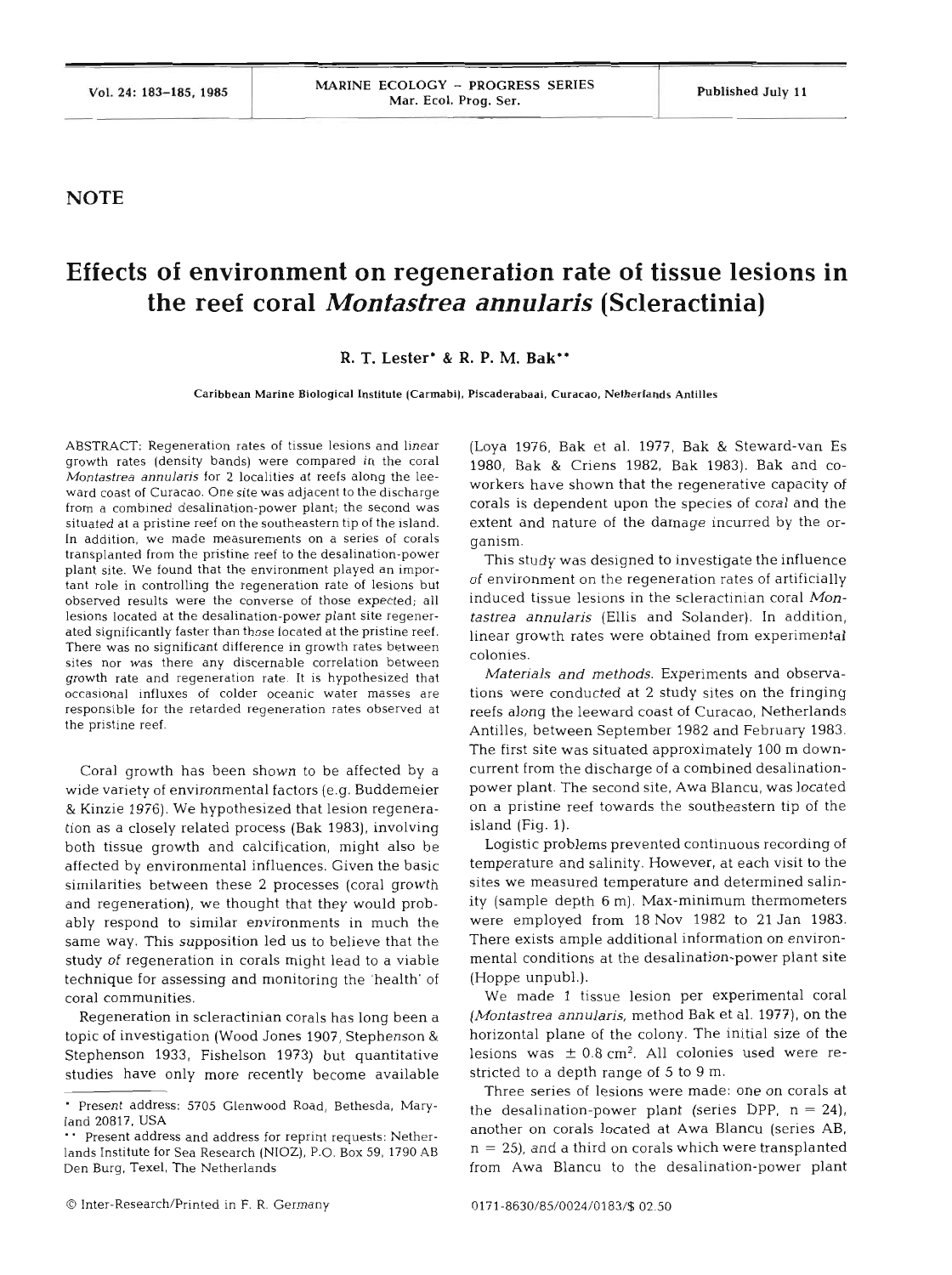

Fig. 1. Map of Curacao showing the locations of the study sites. DPP: desalination-power plant; AB: Awa Blancu; B: Location experiment Bak et al. 1977. Transplants were made from AB to DPP

(series T,  $n = 25$ ). Corals in the latter series received experimental treatment (lesions) at the Awa Blancu site and were subsequently transported 21 km downcurrent to the DPP site. During transplant procedures, corals were kept in seawater at stable temperatures of 27 to 28 "C. Size of lesions was determined weekly. The DPP and AB series were each measured for 14 wk and the T series was measured for 12 wk.

In August of 1983 (approximately 6 mo after regeneration measurements had ceased) a total of 43 corals from all 3 series were collected and measured for annual growth increments as determined by X-radiographic analysis (method Buddemeier et al. 1974, Dodge 1980).

*Results.* Salinities and temperatures measured were within the normal range for the Curacao reefs, 35 to 36 % and 26.5 to 28 °C. However, exceptions to this pattern were recorded for the desalination-power plant site where maximum temperatures reached 30 to 32 "C.

Both series of lesions located at the desalinationpower plant (series DPP and T) regenerated much more rapidly than the lesions on corals located at Awa Blancu (series AB, see Fig. 2). At the end of the experiment 64 % and 63 % of lesions in the DPP and T series, respectively, had recovered completely, whereas the control series (AB) displayed a recovery rate of only 8 %.

Data on the mean percent surface area of lesions recovered after 12 wk was compared using the Mann-Whitney U test. Significant differences existed  $(t_s =$ 5.200,  $p < 0.001$ ) between the series at the desalination-power plant (DPP and T) and the series located at Awa Blancu (AB). However, no significant difference



Fig. 2. *Montastrea'annulans.* Recovery rate and growth rates for each experimental series. White bars: mean width of growth bands, s.d. indicated (AB: n = 10; T: n = 22; DPP:  $n = 11$ ). Stippled bars: percentage of lesions completely recovered (AB:  $n = 25$ ; T:  $n = 25$ ; DPP:  $n = 24$ ; Bak et al. 1977:  $n = 27$ 

was obtained ( $t_s = 0.180$ ,  $p > 0.5$ ) when comparing corals native to the desalination-power plant (DPP) with those that had been transplanted from Awa Blancu (T).

There were no significant differences in growth rate between the series (Fig. 2), nor was there any discernable correlation between growth rate and recovery rate  $(n = 34, r = 0.22, p > 0.05).$ 

**Discussion.** Significant differences in recovery rates in different environments were found, although results were exactly the converse of those that had been expected. Lesions on corals at the desalination-power plant healed more rapidly than those at the pristine reef (AB). It is striking that the recovery rates displayed by the corals at the desalination-power plant (series DPP and T) are similar to measurements made from a previous study, 3 km northwest along the same coast (Bak et al. 1977). The reef at the desalination-power plant site is occasionally exposed to plant effluent, which is mainly characterized by higher than ambient temperatures (Hoppe unpubl.). At the depth of the experiment (6 m) corals are exposed for short time periods to maximum temperatures of  $32^{\circ}$ C, a 4 to  $5^{\circ}$ C increase over ambient temperatures (Hoppe unpubl., this paper). The similarities in the recovery rates of corals along this part of the coast imply that lesion regeneration was not appreciably affected by the power plant effluent and that some larger scale factor governs regeneration rates here. There is another reason to assume that these short term exposures had no detrimental effect upon the corals: the colonies did not show any signs of bleaching (loss of symbiotic algae), an indication of stress at elevated temperatures (Shinn 1966, Jokiel & Coles 1974, 1977, Coles 1975, Jaap 1979, Yang et al. 1980, Yamazato 1981).